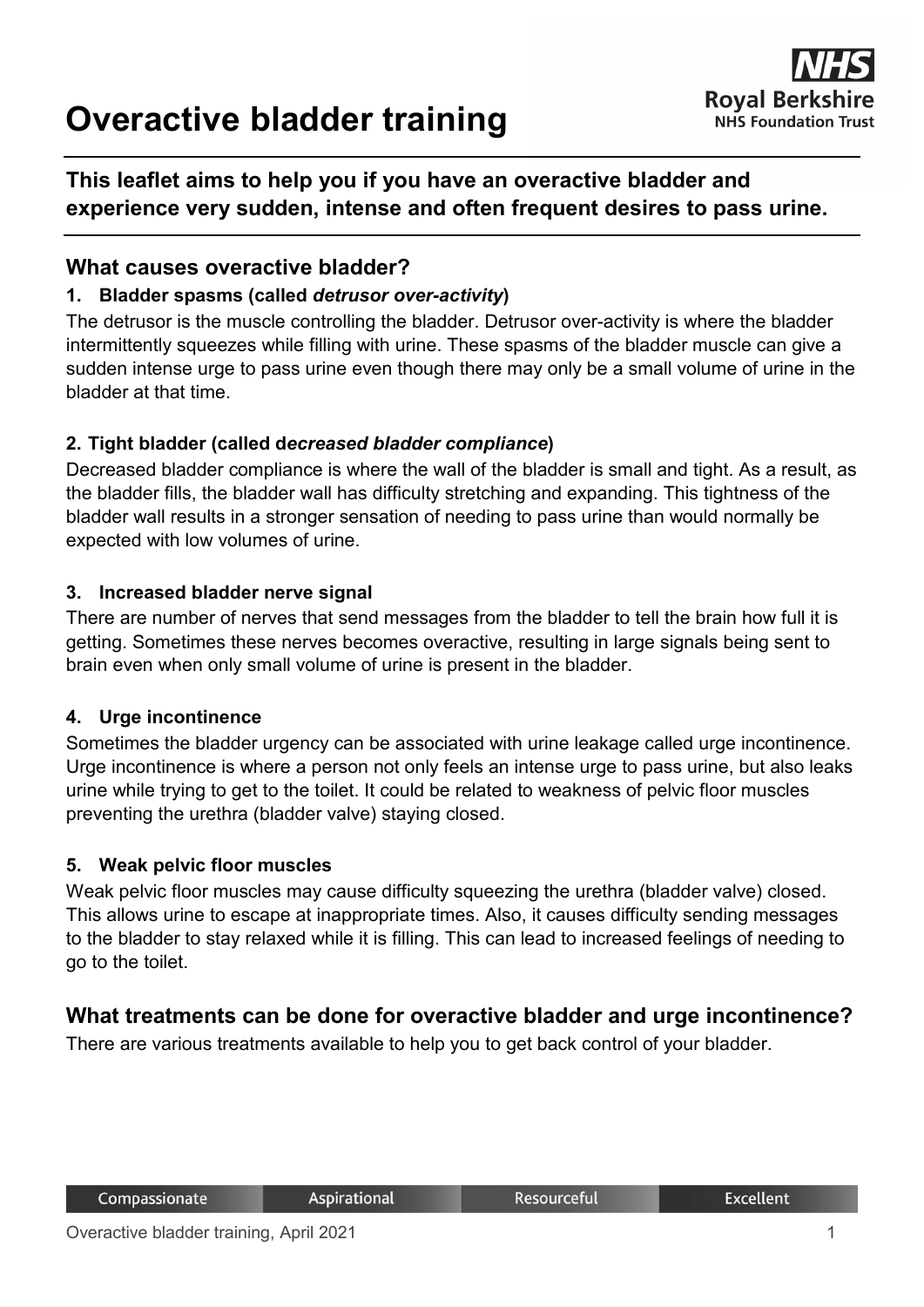# **Getting back control**

## **Step 1. Lifestyle and diet modification:**

- 1. **Drinking 'too much fluid' or 'too little' can worsen urge urinary incontinence.** Try to drink gradually to reduce rapid expansion of the bladder, as that is known to cause bladder spasms.
- 2. **Reduce your caffeine intake.** Caffeine is present in tea, coffee, sports drinks, many soft drinks and chocolates. Reducing caffeine will help with your urgency and incontinence.
- 3. **Reduce artificial sweeteners.** Artificial sweeteners irritate the bladder and cutting them down reduces urgency. Many 'reduced sugar' products now contain artificial sweeteners, so please check the ingredients.
- 4. **Space your fluid intake throughout the day.** Some people avoid drinking at work or when going out, and then drink large quantities in short period of time. This fills up the bladder quickly and causes urgency.

## **Step 2. Behaviour training: normal bladder sensation:**

Normally, the bladder can hold up to 400-500mls of urine. The sensation that urine is present happens when about 150-200mls is in the bladder. As more and more urine enters the bladder, the continued expansion of the wall should create a gradually increasing urge to pass urine. It is expected that once the bladder reaches approximately 400-500mls, mostly people will feel a reasonably strong urge to pass urine.

Behaviour training is about changing how you react to feelings of 'urgency'. The first step is to realise that if you can wait a minute or so and use some techniques known to relax the bladder, the spasm will often pass. **Waiting and walking to the toilet after the spasm has passed will mean you are less likely to leak urine because there is less pressure trying to push the urine out.**

## **How you can help the bladder spasm pass**

Try the following steps:

- Tightening your pelvic floor muscles.
- Relaxed breathing.
- Curling your toes in the shoes/standing on your toes.
- Rising up onto the balls of your feet and tightening your calf muscle.
- Sitting down on the chair/arm rest/corner of table/sitting down with the heel of your foot pressed up against your genital region. When you give pressure, your body will focus on sending these messages rather than sending messages from the bladder, thereby reducing your sensation of urgency.
- Distracting yourself, e.g. counting backwards or making a shopping list. When a bladder spasm occurs, try to concentrate on something difficult that involves numbers, lists, order of tasks etc.(tricks your brain into focusing on something else other than bladder sensation).

## **Step 3. Bladder training / bladder drill:**

This is a technique where you try to go to the toilet at set times.

• Try to go to the toilet at a set time everyday whether you feel the need to pass urine or not (for example starting by going to the toilet every hour).The aim is to gradually increase the

| Compassionate | Aspirational |
|---------------|--------------|
|---------------|--------------|